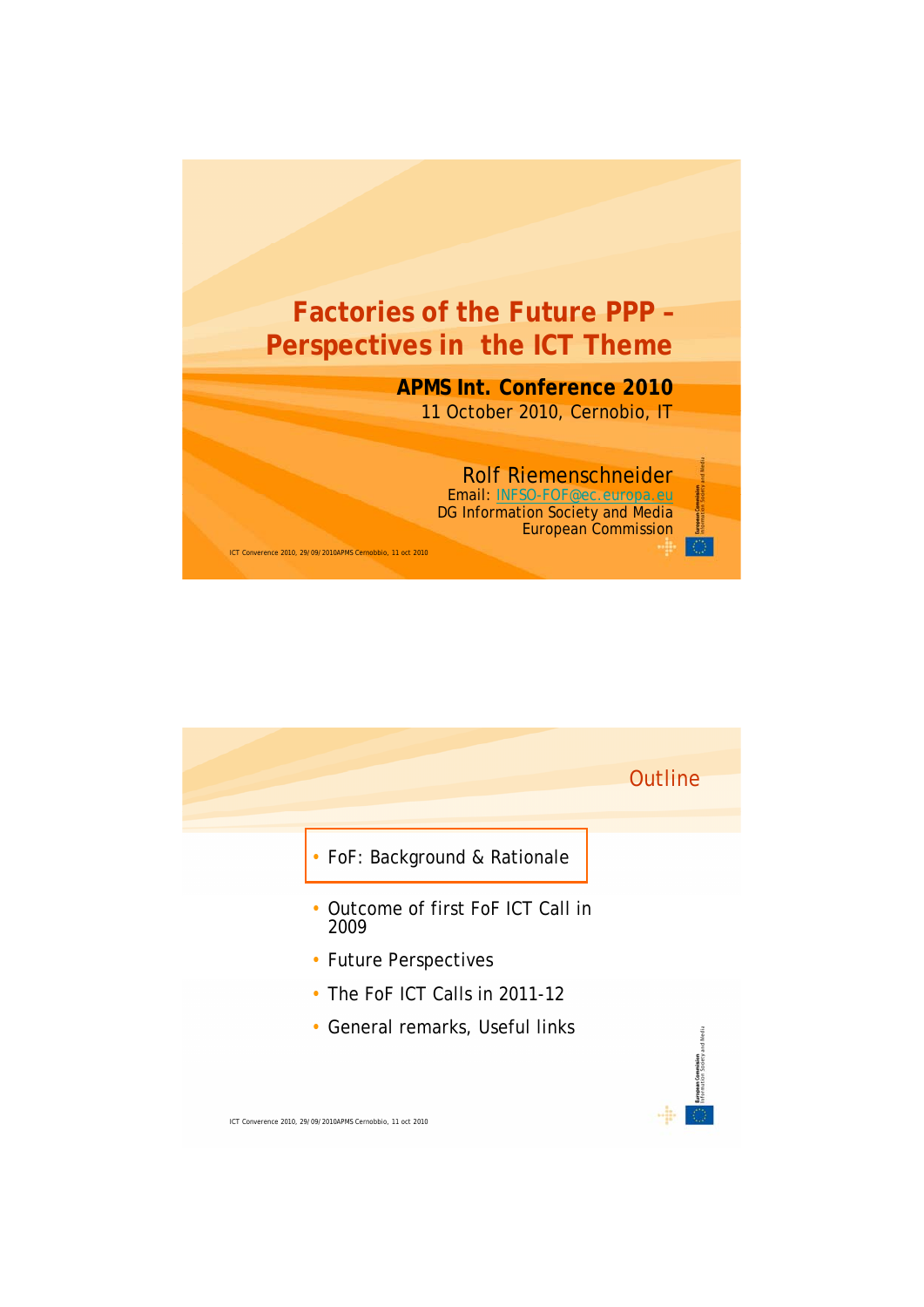

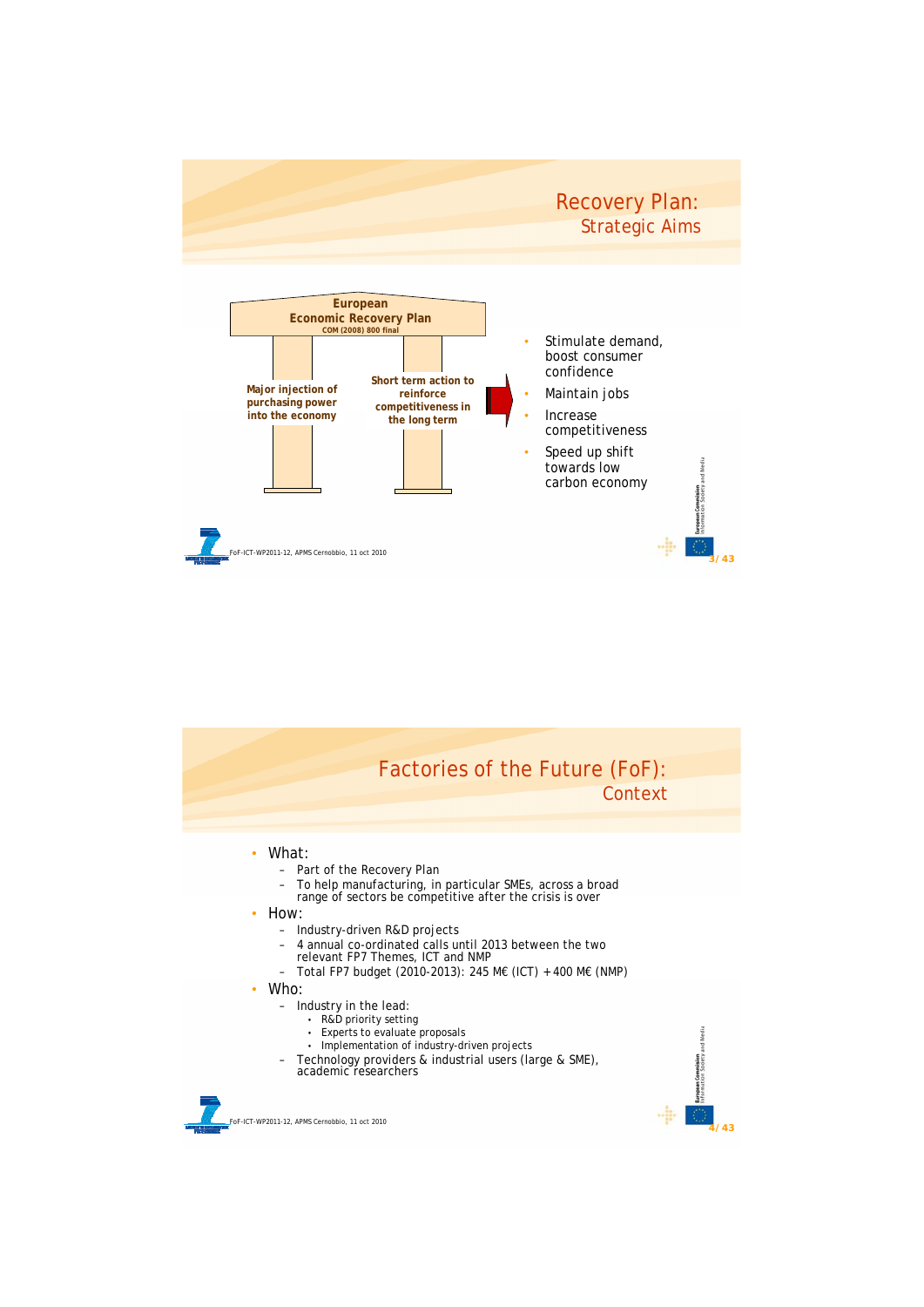## Factories of the Future PPP

**5/43**

### • **Manufacturing sector**

- 21% of the EU's GDP and 30 million jobs (before crisis)
- 28% of final energy consumption
- Need to produce more with less resources and waste
- Themes: NMP, ICT → *coordinated calls*
- **Goal: Cross-sectoral enabling manufacturing technologies**
	- Sustainable manufacturing
	- ICT-enabled intelligent manufacturing
	- High performance manufacturing
	- Exploiting new materials through manufacuring

FoF-ICT-WP2011-12, APMS Cernobbio, 11 oct 2010

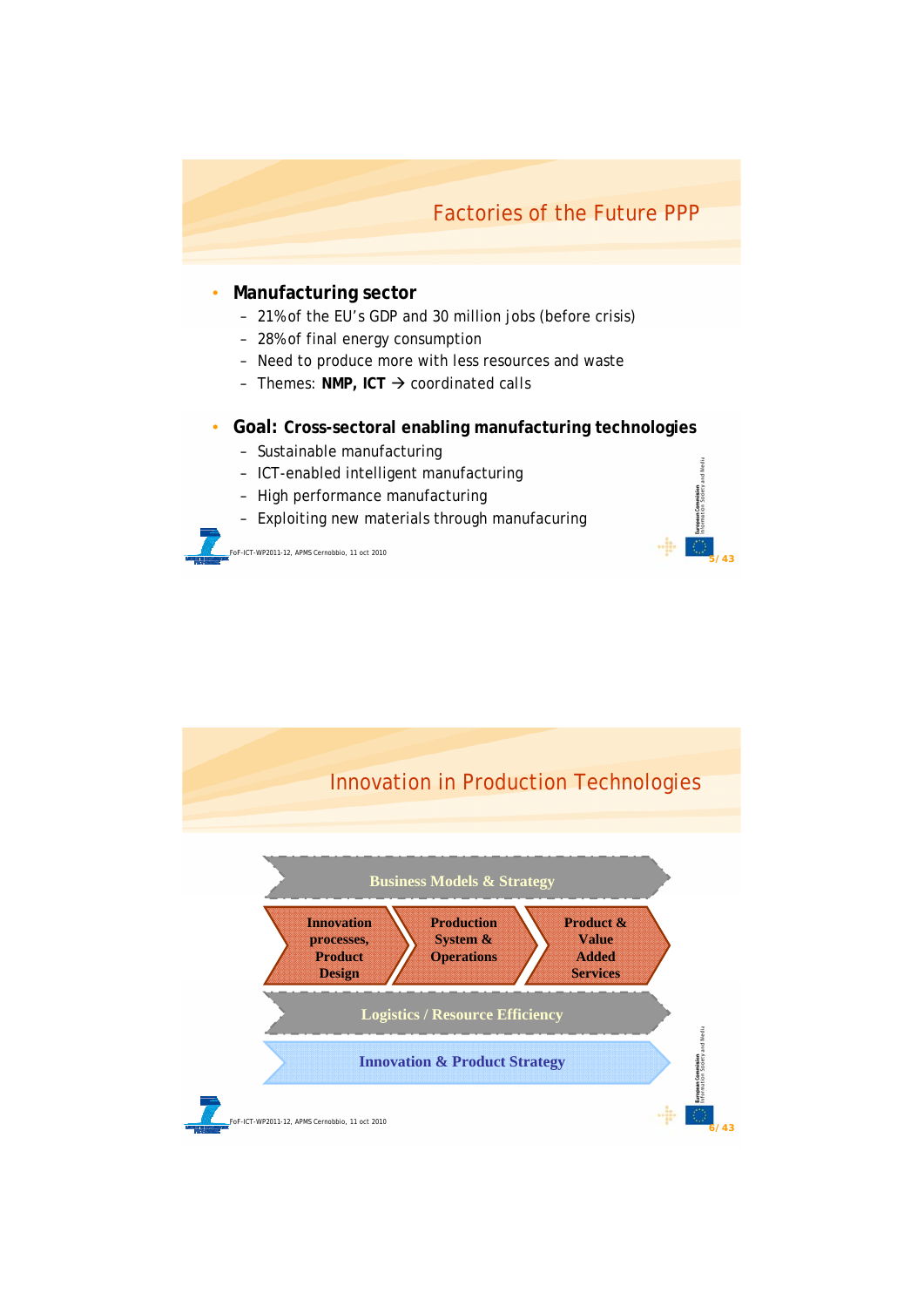## FoF in ICT: Expected Impact

**7/43**

**8/43**

### • Technology leaders to gain market share, e.g.

- Automation/industrial robotics & laser technology solutions for factory environments
- Product/production design tools (eg software for modelling, simulation, visualisation)
- Software for enterprise/supply-chain management in globalised context

### • European industrial end users to

- **INNOVATION** is the capability to differentiate products/processes/services in order to obtain a competitive market position
- **ICT** is at the forefront of innovation enabling growth and productivity.
- Integrate latest technology into their production environments
- Build on new competencies (knowledge, organisation, skills, business models)
- Use technologies that enable energy-efficient and "waste-less" produc<mark>t</mark>ion<br><sub>For-ICT-WP2011-12, APMS Cemobbio, 11 oct 2010</sub>

# Factories of the Future Multi-Annual Roadmap 2010-2013

### Sub-Domains:

- 1. Sustainable Manufacturing
- 2. ICT-enabled intelligent manufacturing
- 3. High-performance manufacturing
- 4. Exploiting new materials through manufacturing



**http://ec.europa.eu/research/industrial\_technologies/pdf/ppp-factories-of-the-futurestrategic-multiannual-roadmap-info-day\_en.pdf http://ec.europa.eu/research/industrial\_technologies/pdf/ppp-factories-of-the-futurestrategic-multiannual-roadmap-info-day\_en.pdf**

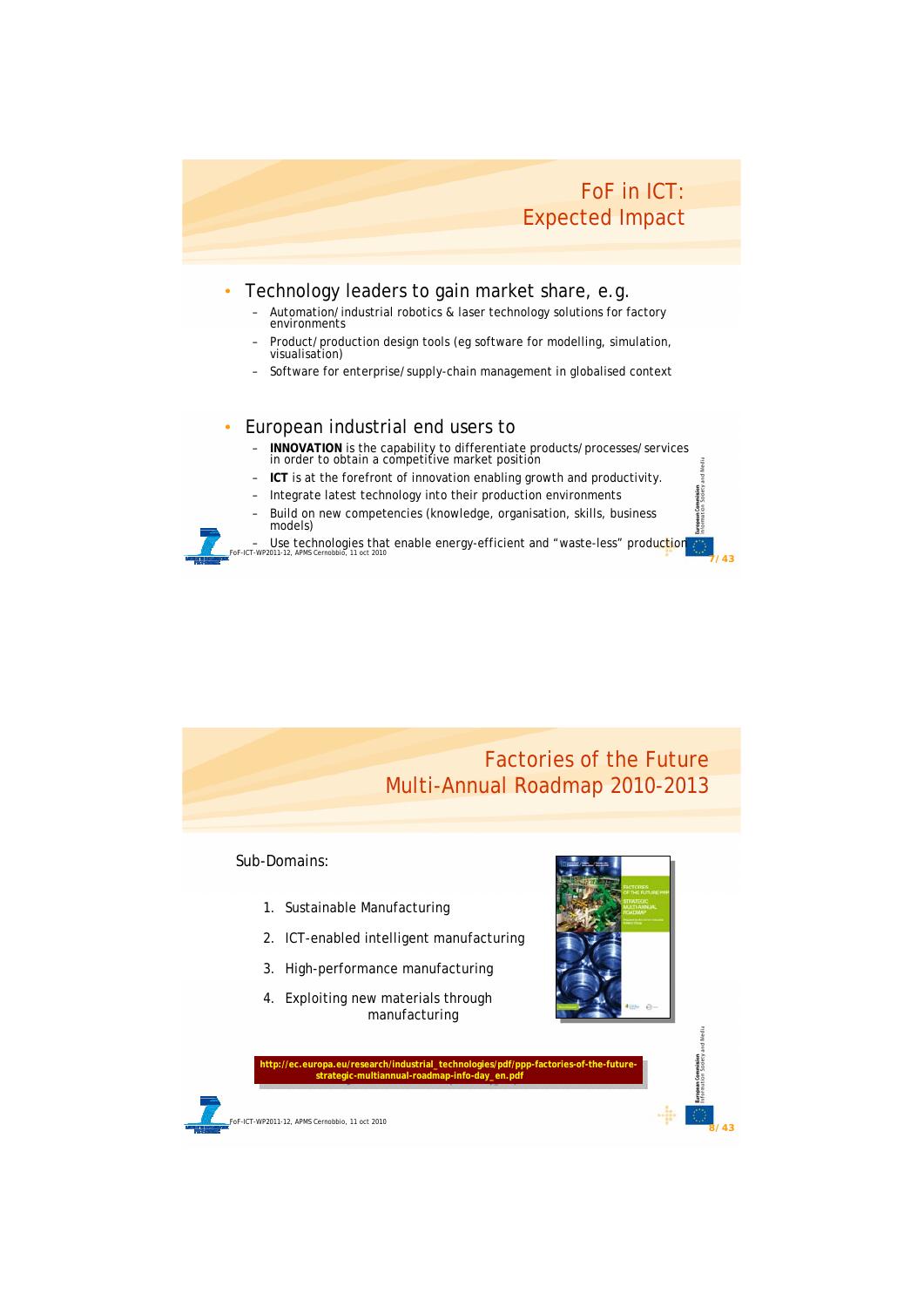

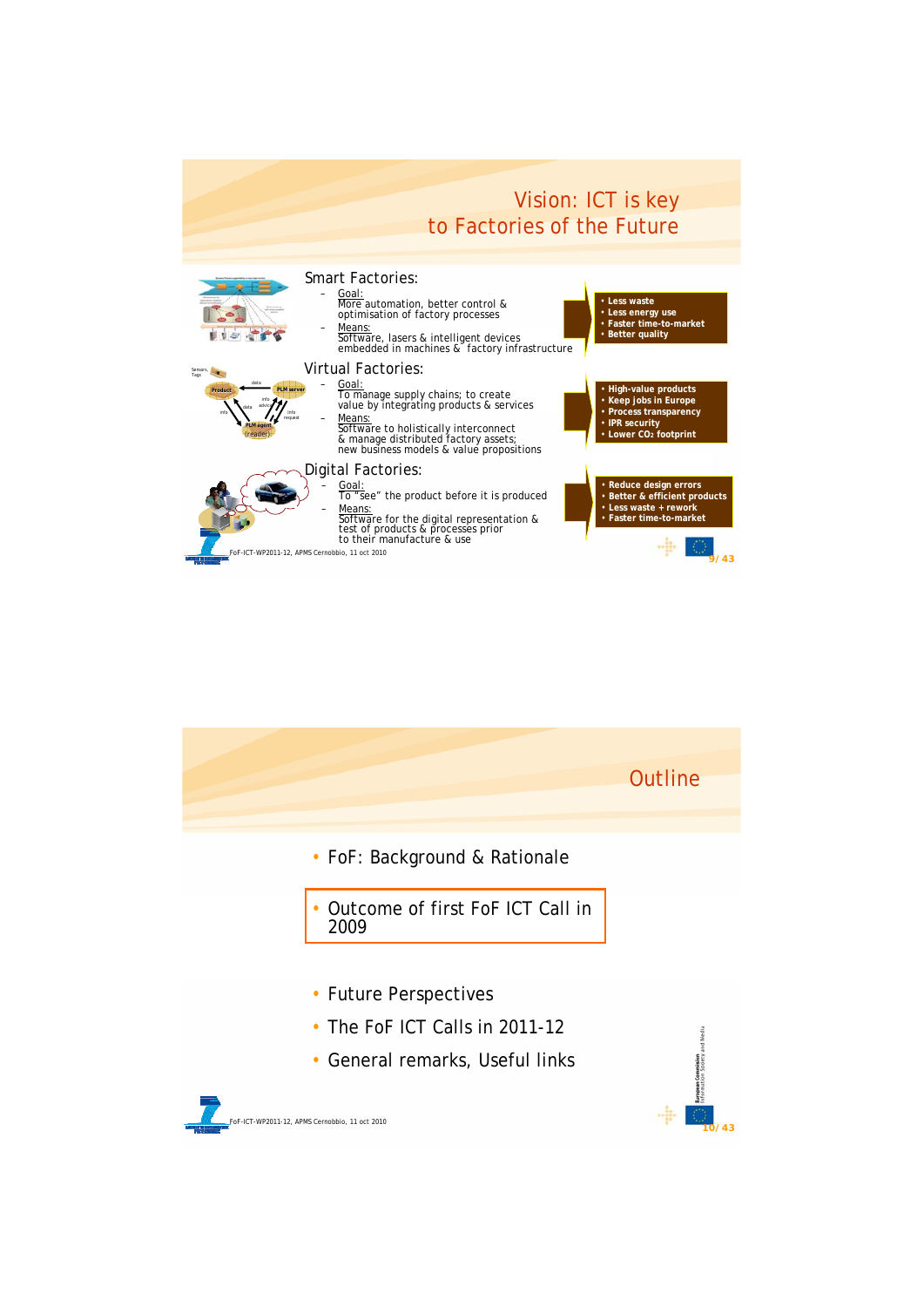

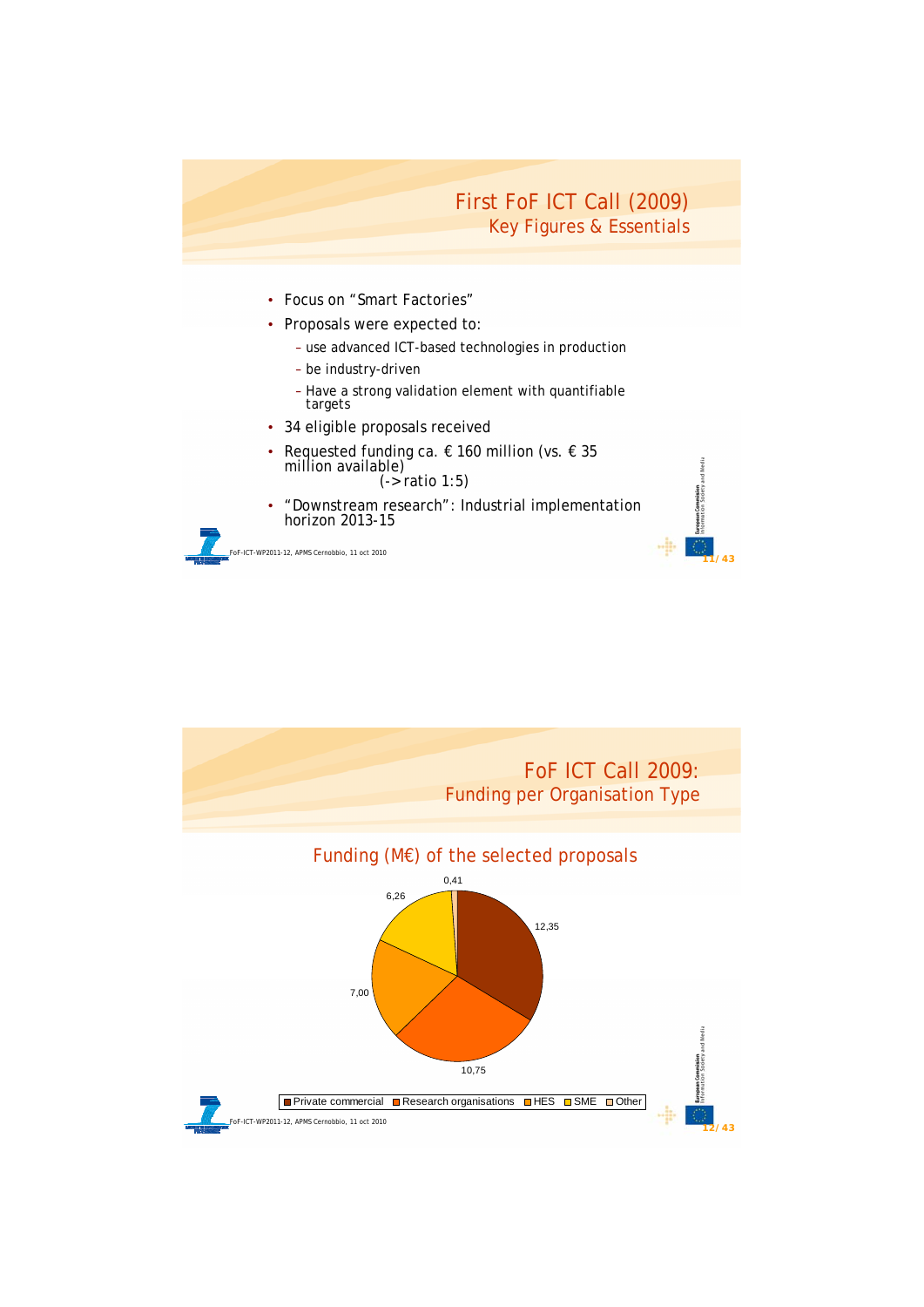

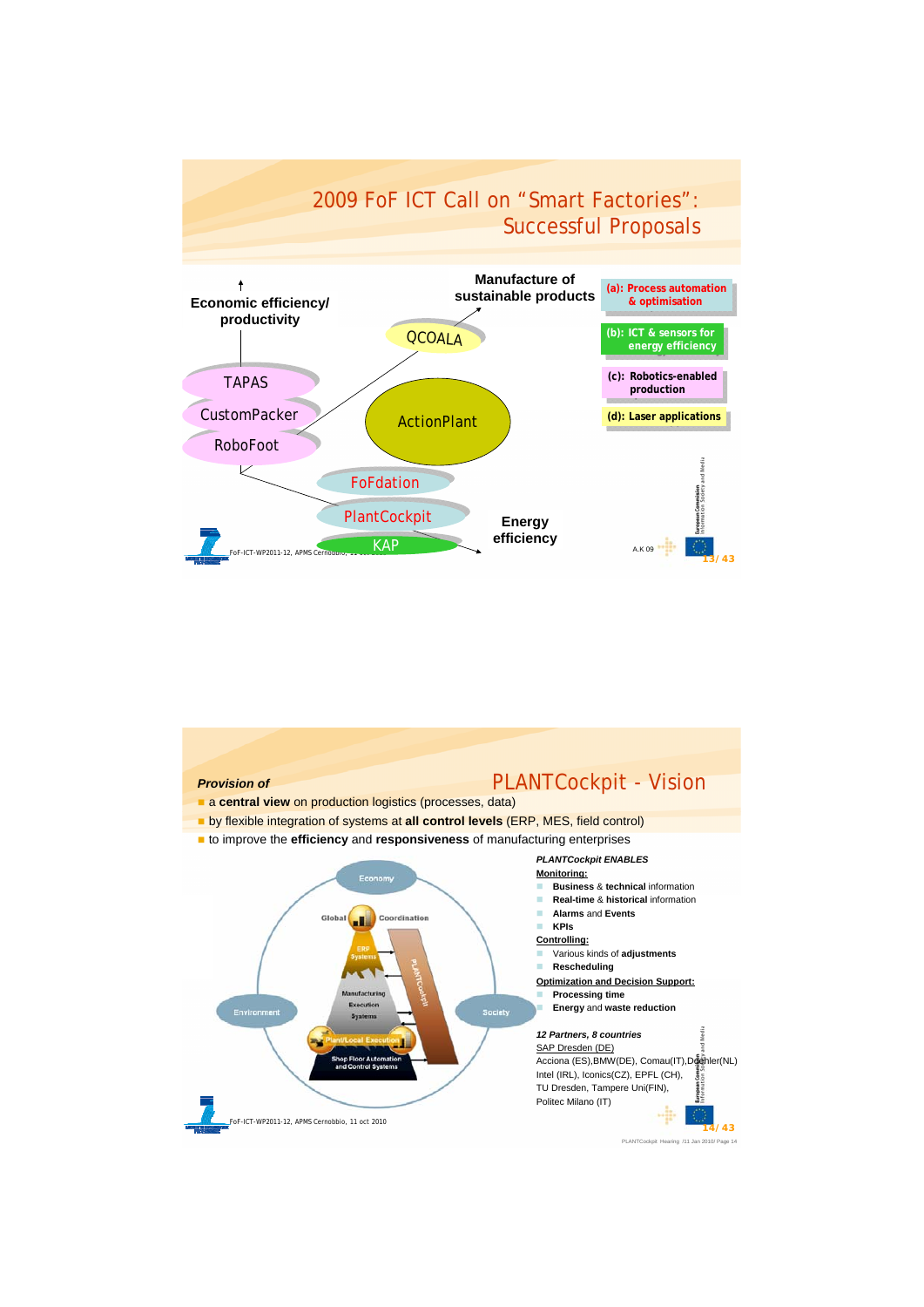

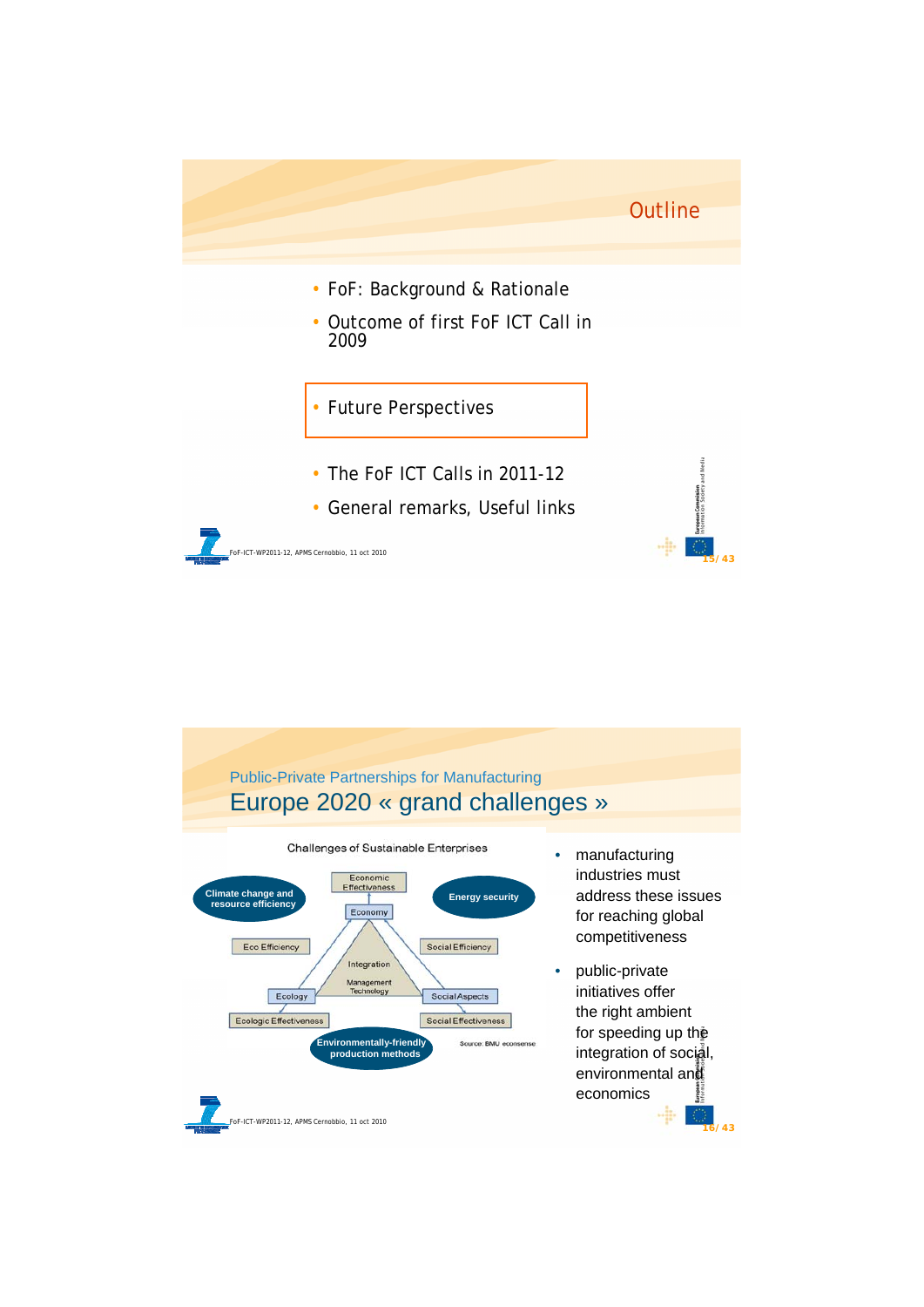

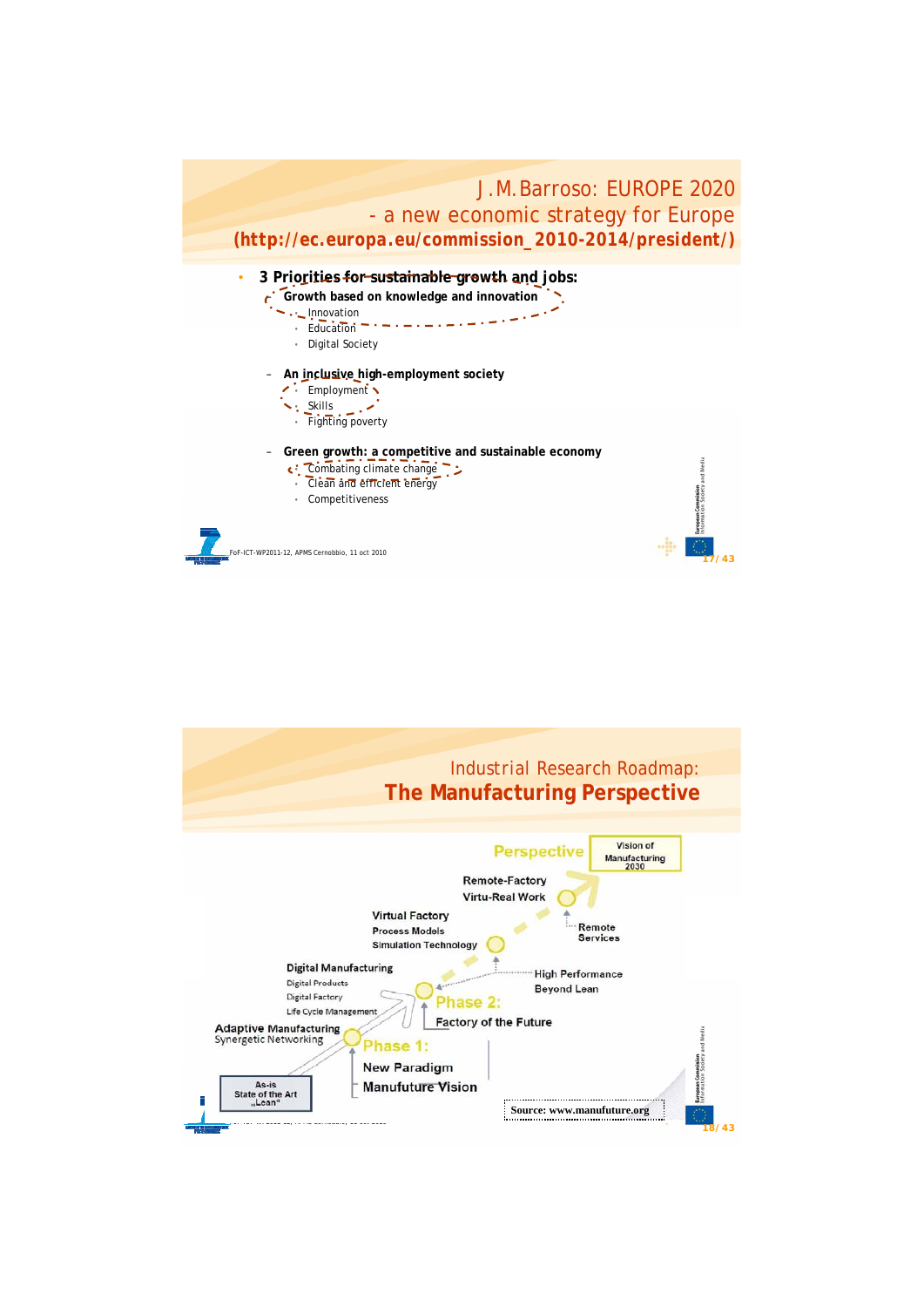

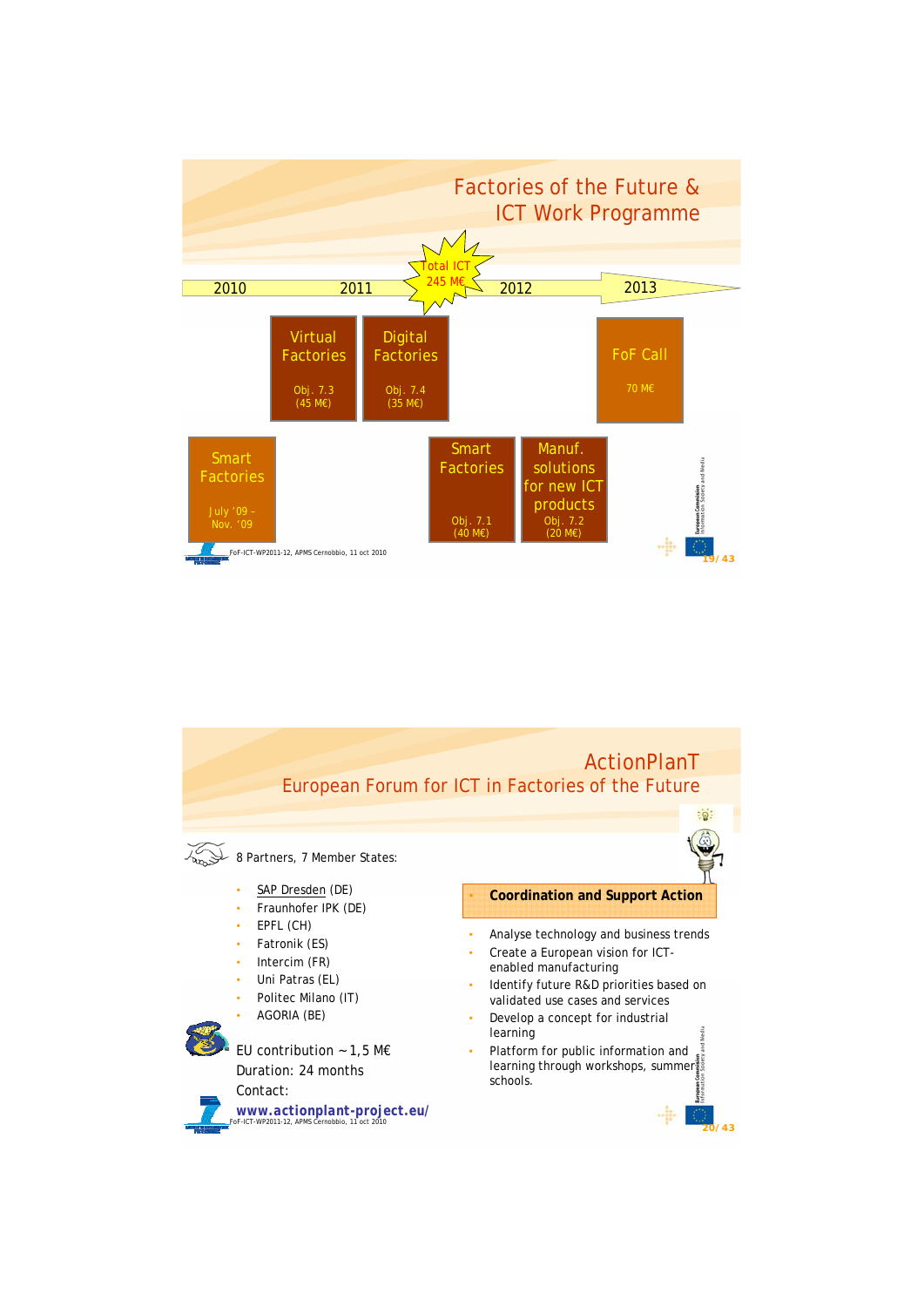

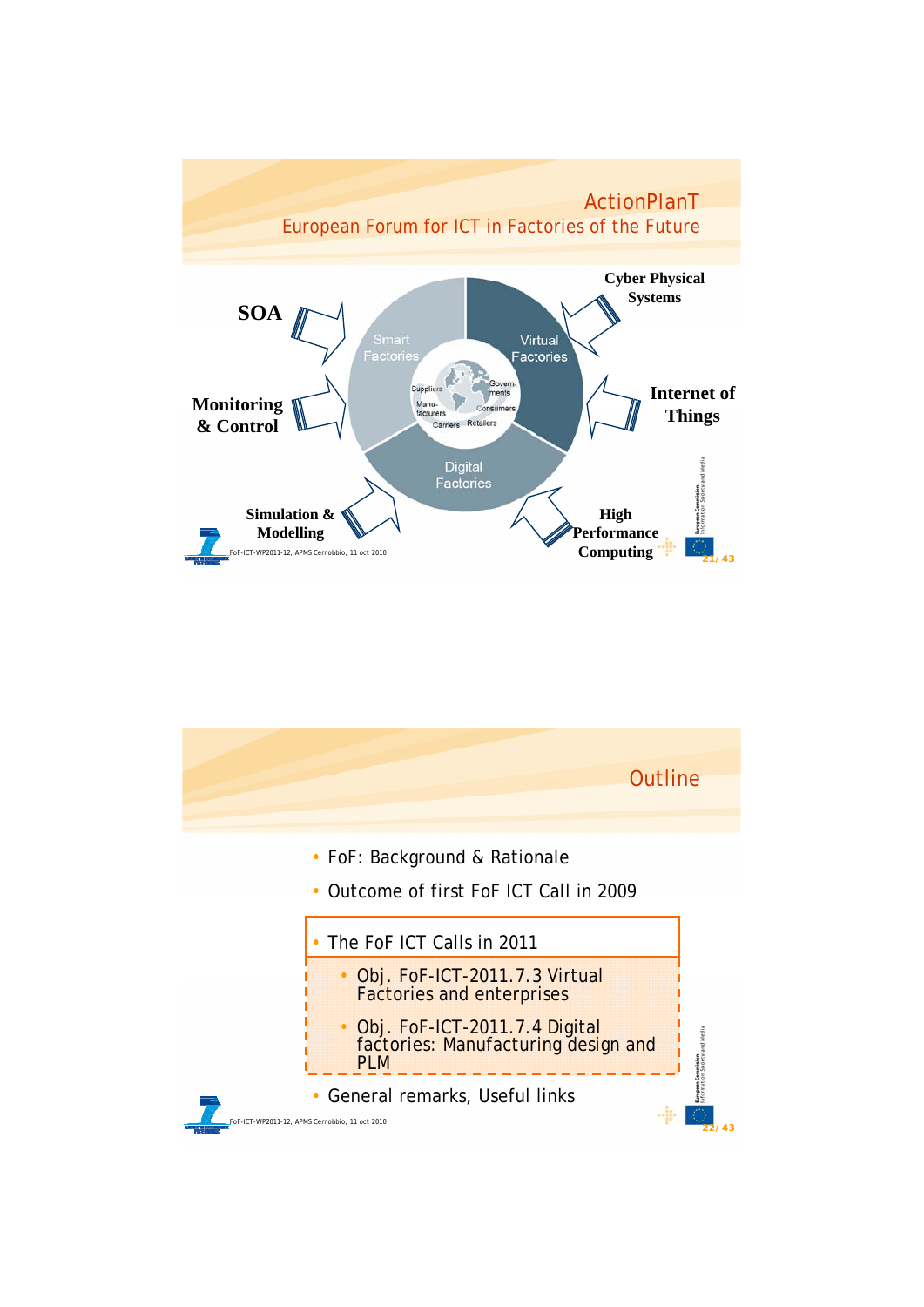

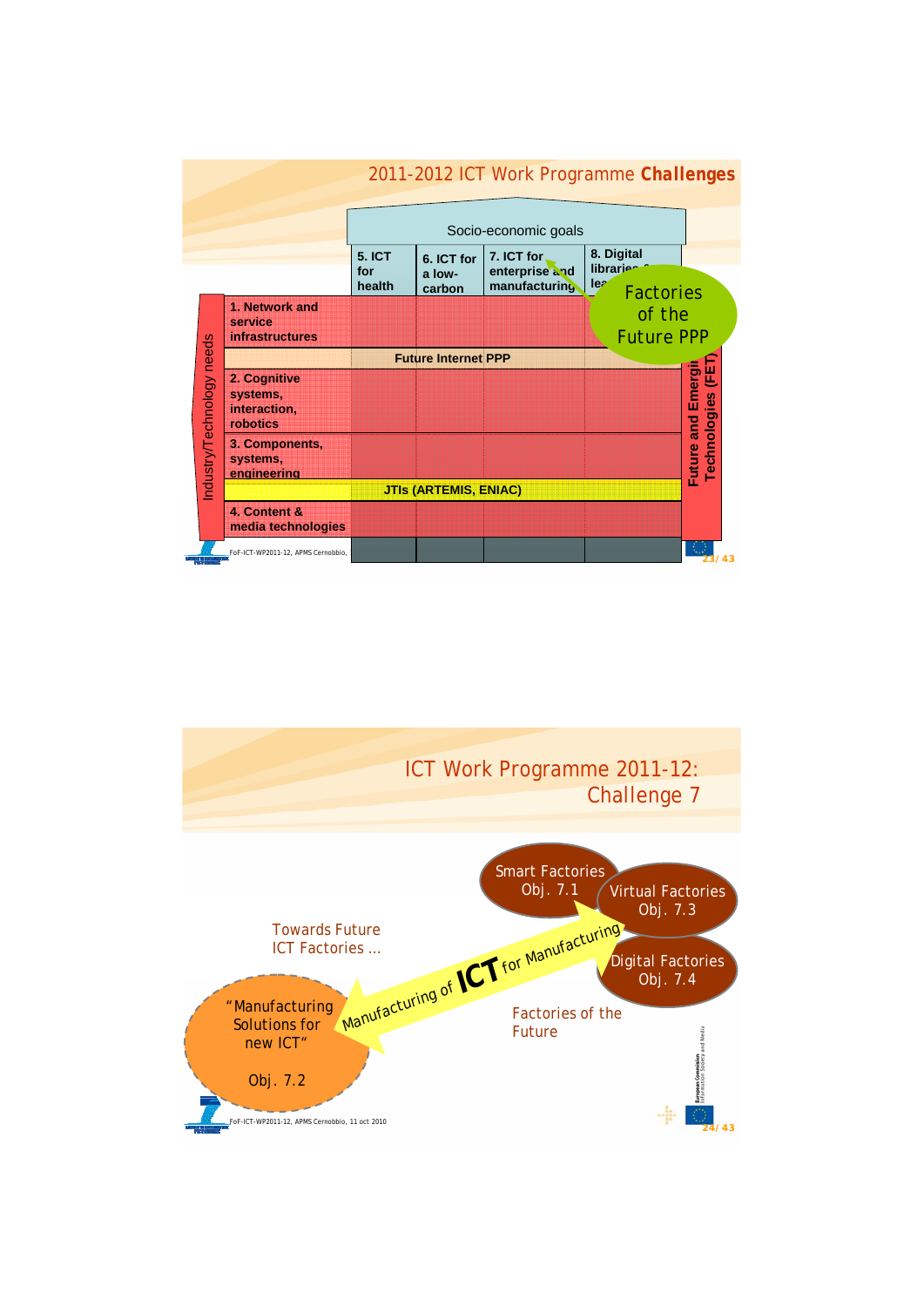## Challenge 7: ICT for Enterprise and Manufacturing

**25/43**

#### **Research objectives:**

- **7.1**: Smart Factories: Energy-aware, agile manufacturing and customisation *(FoF-2012)*
- **7.2**: Manufacturing solutions for new ICT products (*FoF-2012*)

• **7.3**: Virtual Factories and enterprises (*FoF-2011*)

- **7.4**: Digital factories:
- T Manufacturing design and product lifecycle management *(FoF-2011)*

FoF-ICT-WP2011-12, APMS Cernobbio, 11 oct 2010

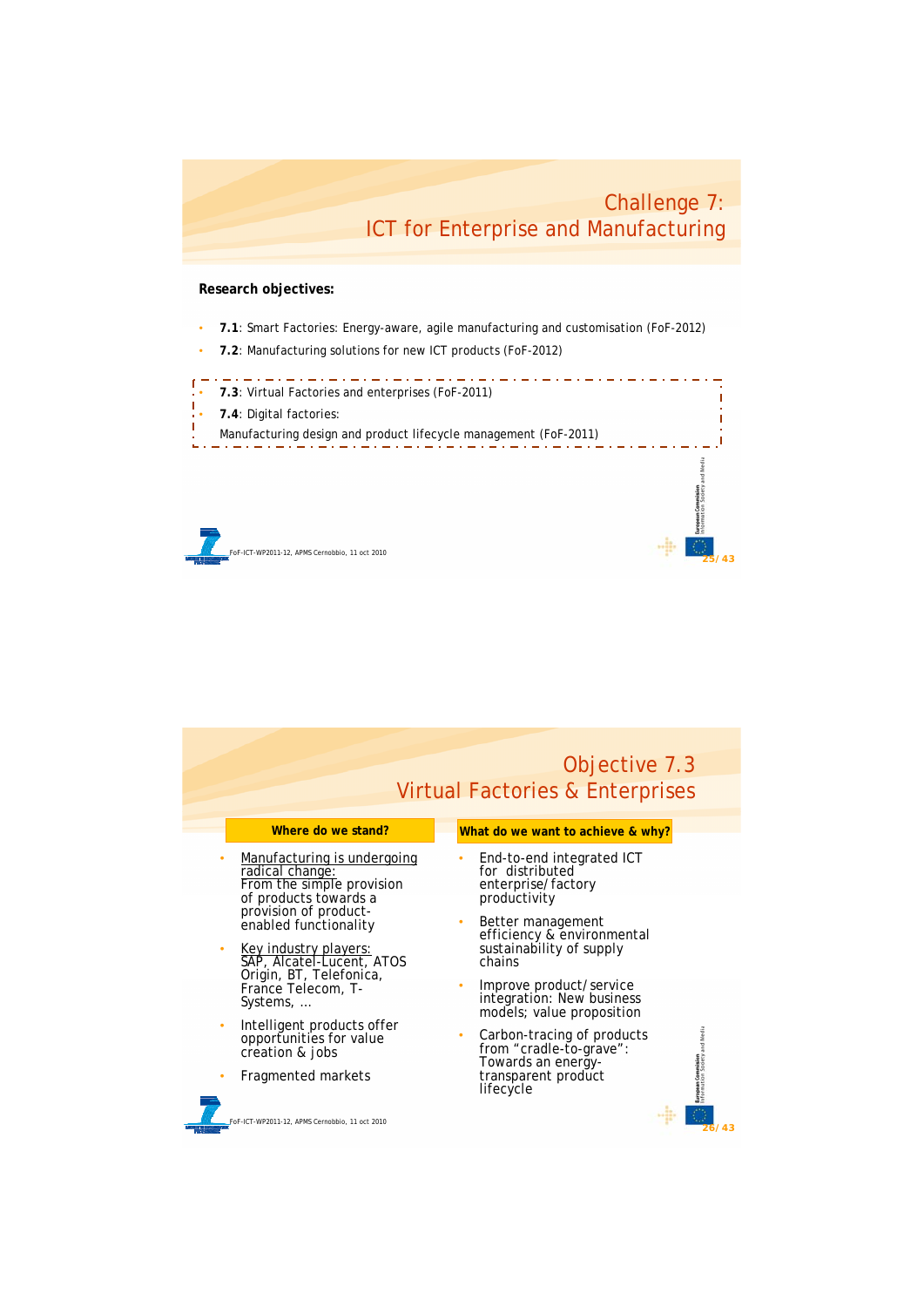

connected to anyone, anywhere, anytime Continuously evolving ecosystems of enterprises in the future

- **A new participative web, hosting a new wave of services, using user-friendly technologies is empowering the enterprise of the future**
- **For the enterprise, the Internet becomes the platform through which knowledge is manipulated dynamically, experienced in the business context and** *re***-presented in a radically different way to create new value**

• **The Internet blurs the boundaries between the intra and extramuros enterprise domain; collaboration becomes rooted in the essence of entrepreneurship**

**27/43**

FoF-ICT-WP2011-12\_IGPI20810er29Sebpit0, 11 oct 2010

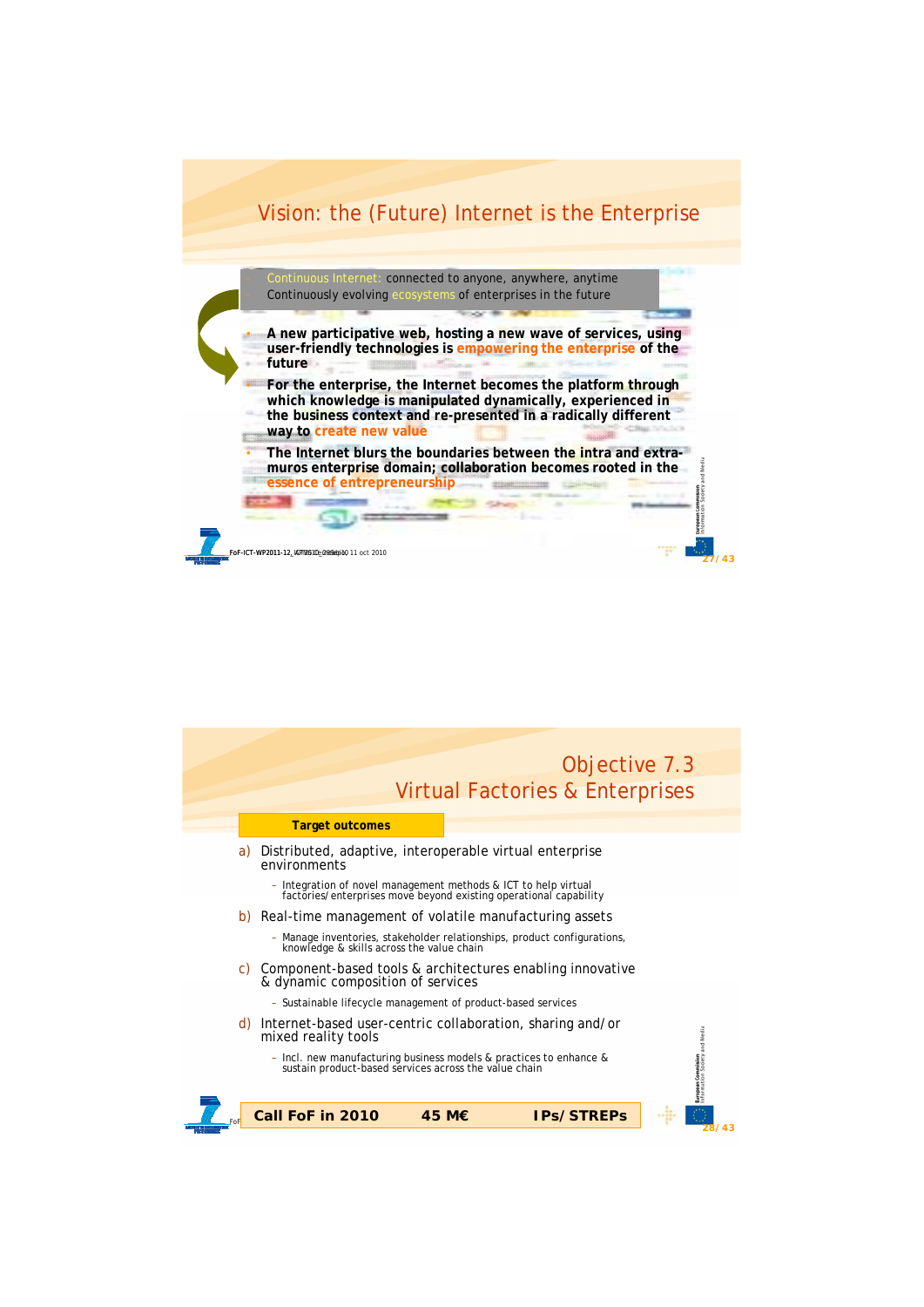

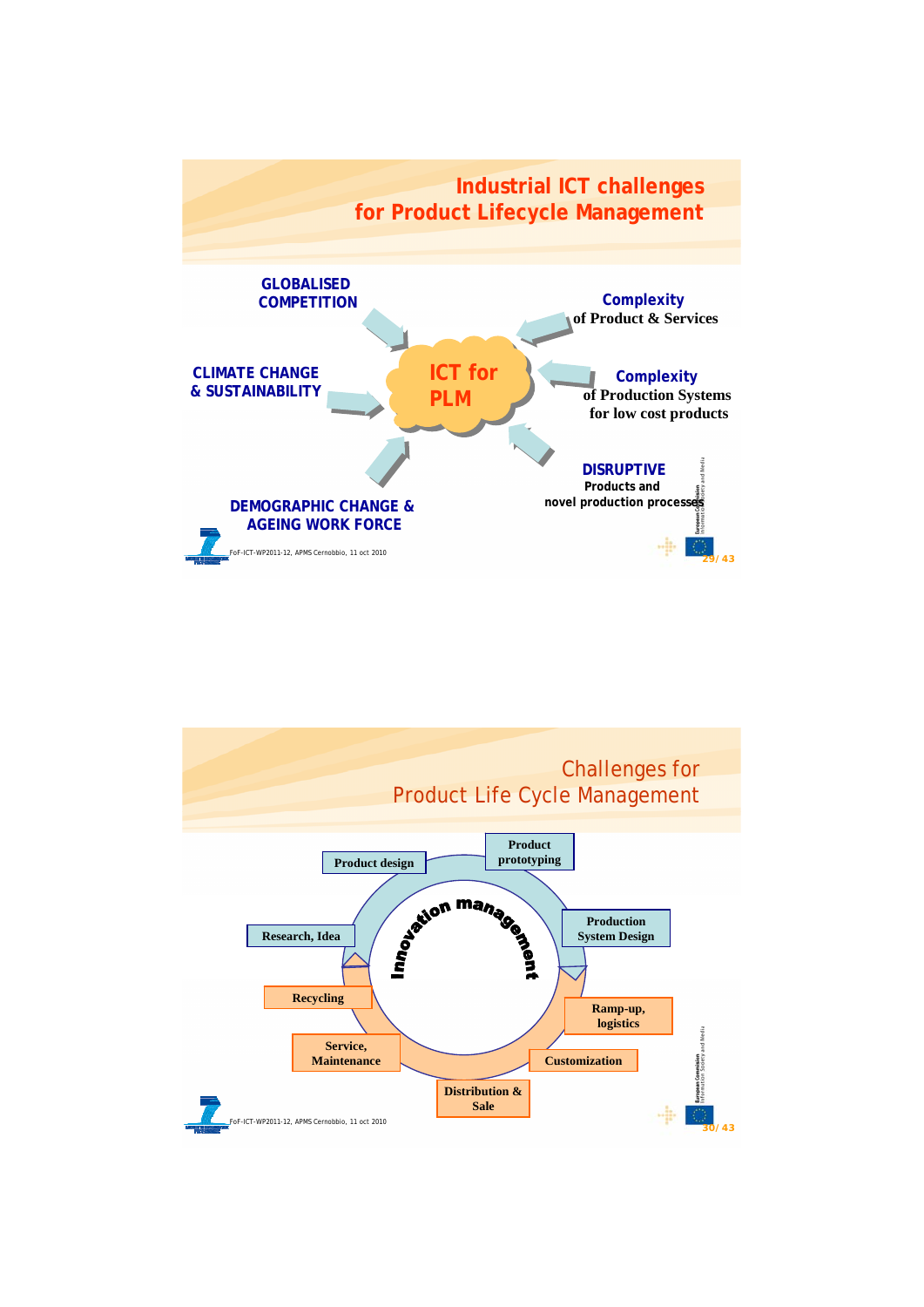|                                                                                                               | Objective 7.4: Digital Factories                                                                              |
|---------------------------------------------------------------------------------------------------------------|---------------------------------------------------------------------------------------------------------------|
|                                                                                                               | Manufacturing design & product lifecycle management                                                           |
| Where do we stand?                                                                                            | What do we want to achieve & why?                                                                             |
| PLM market size: 15 B\$/yr                                                                                    | Strengthen EU competence                                                                                      |
| Market dominated by<br>$\bullet$<br>"island solutions"                                                        | Reinforce EU leadership in<br>٠<br>knowledge-driven platforms,<br>tools, methodologies,                       |
| Key industry players:<br>٠<br>Dassault Systèmes, Delcam,<br>Siemens PLM Systems, SAP,                         | product development &<br>manufacturing design                                                                 |
| Eigner+Partner, many<br>high-tech SMEs                                                                        | New products to be realised<br>with shorter time-to-market,<br>shorter time-to-production                     |
| EU leadership threatened<br>٠<br>by competitors from the<br>USA & India                                       | Improve drastically<br>accuracy, reliability & speed                                                          |
| Today's complex products<br>(e.g. avionics) require<br>thorough testing at early<br>(digital) prototype stage | of products/process<br>simulation techniques,<br>permitting design decisions<br>earlier (thus reducing costs) |
| oF-ICT-WP2011-12, APMS Cernobbio, 11 oct 2010                                                                 |                                                                                                               |

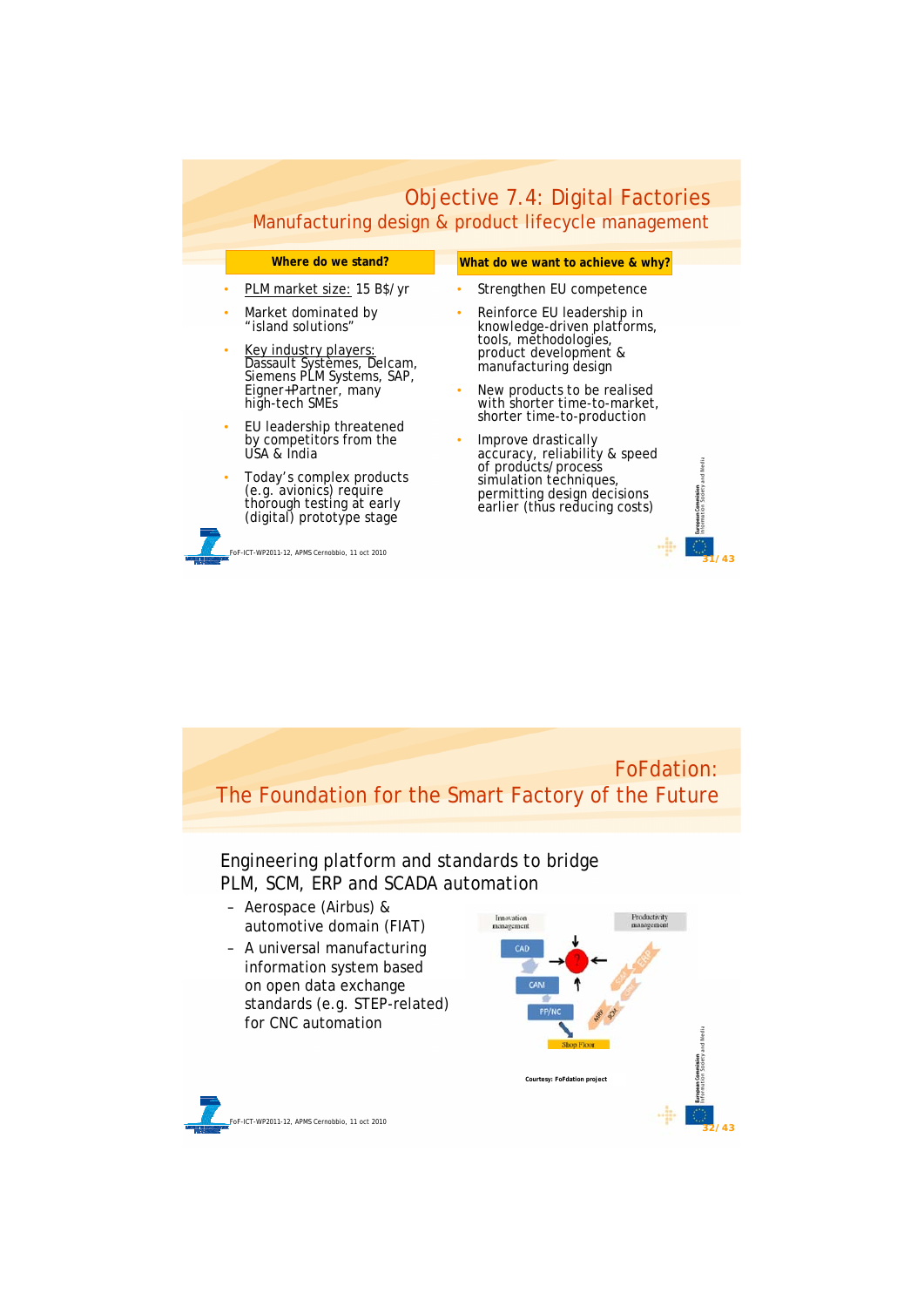

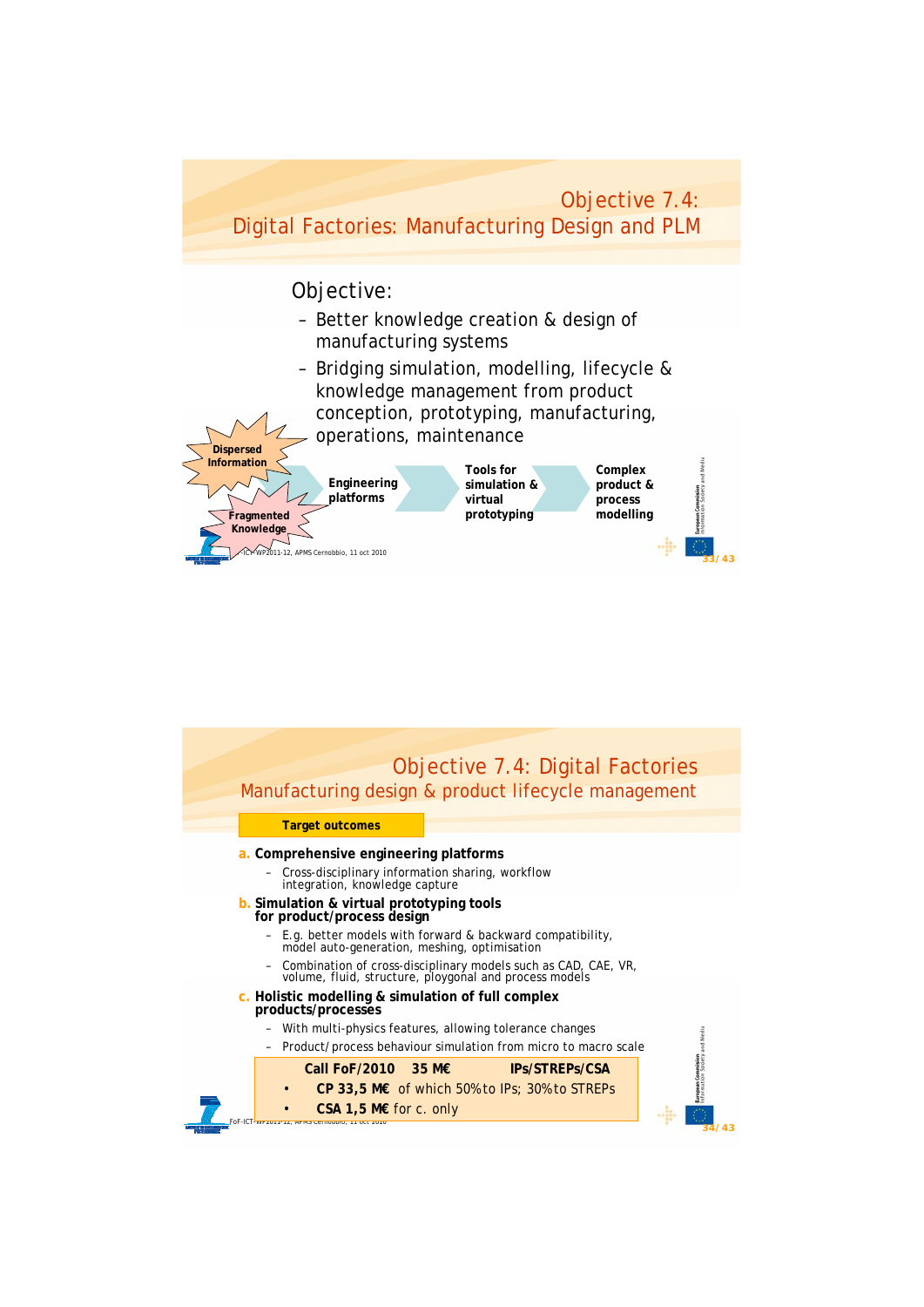

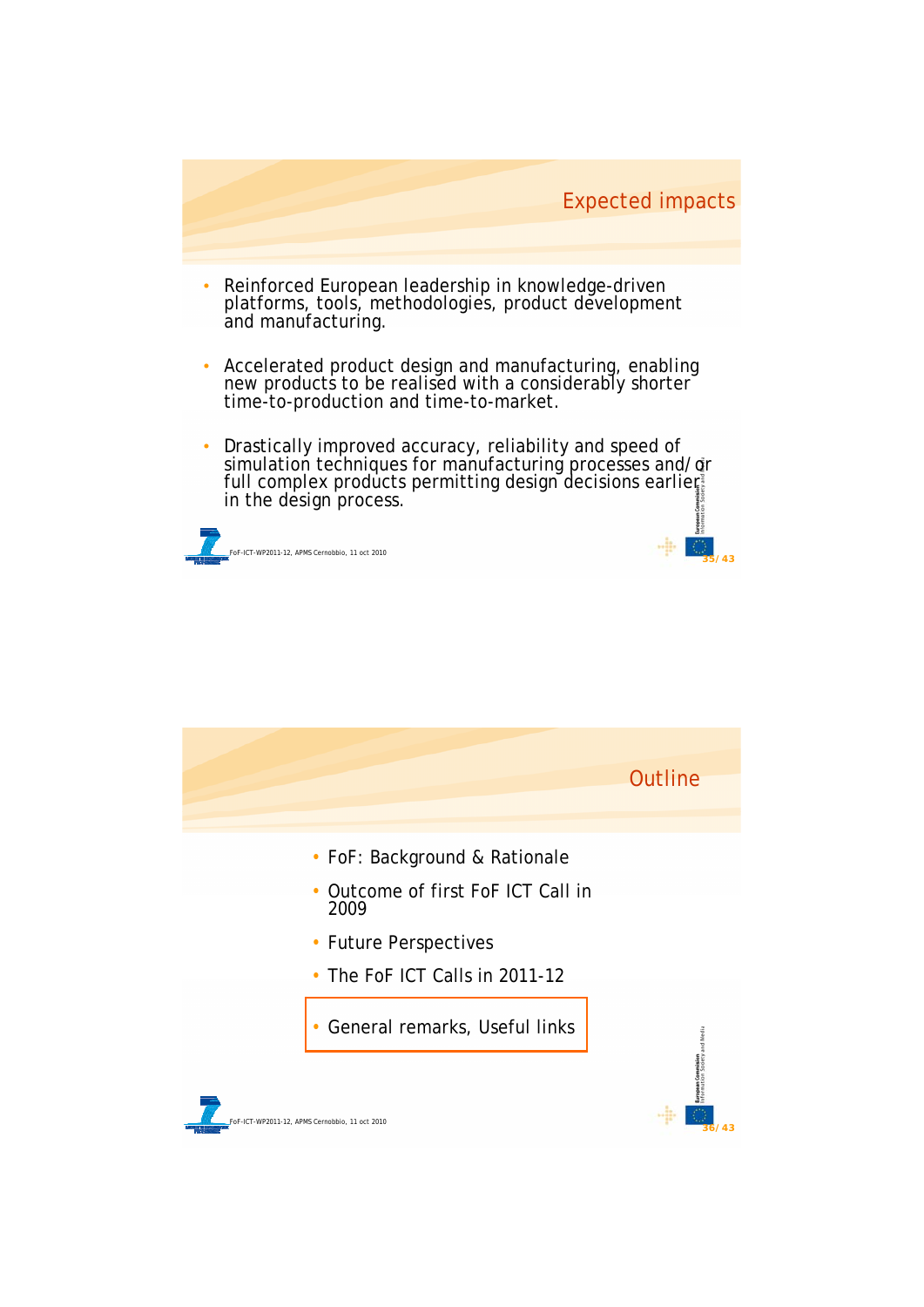

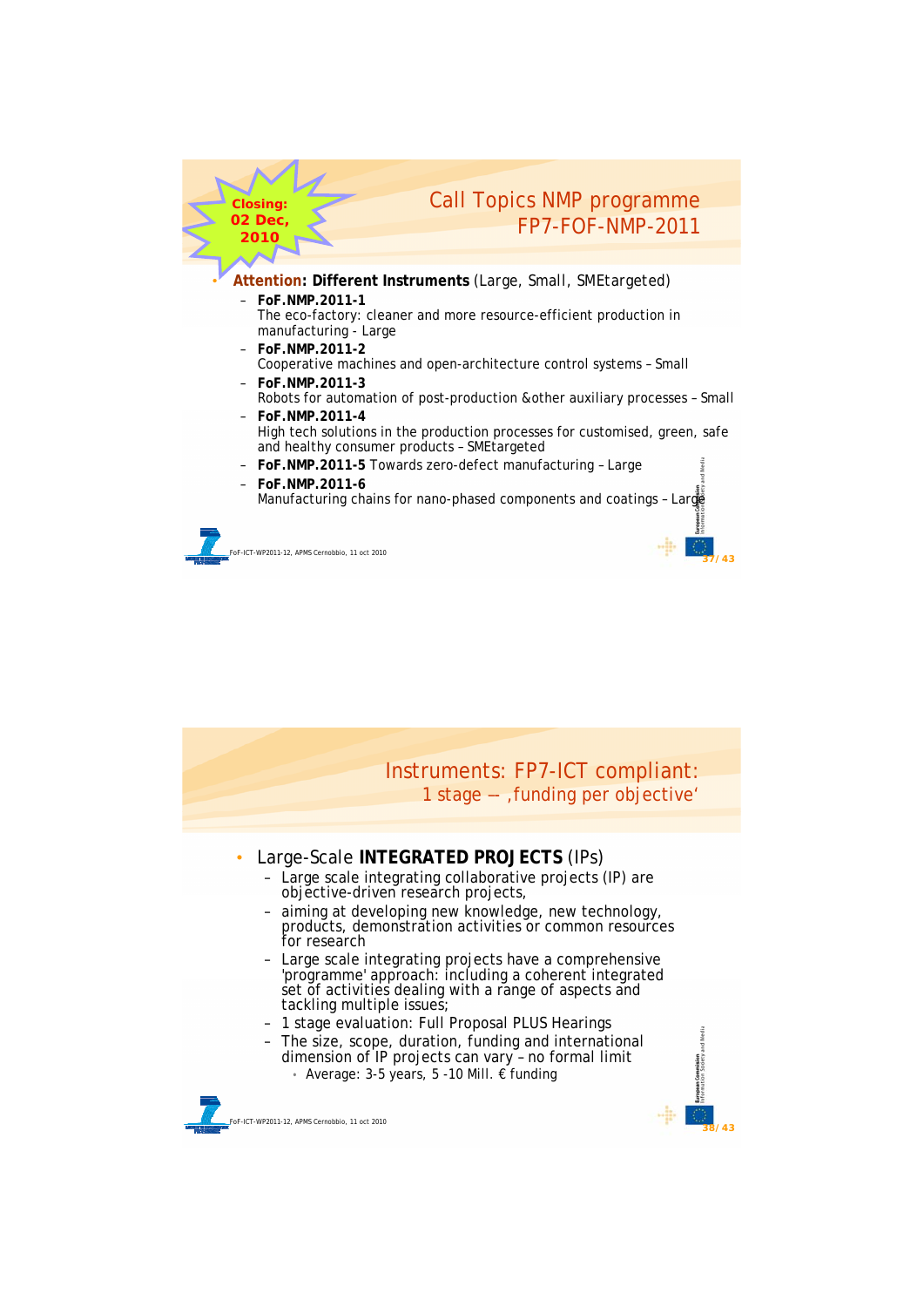## Instruments: FP7-ICT compliant 1 stage -- , funding per objective'

**39/43**

- **Small or medium-scale focused research actions** (STREP)
	- STREPs are objective-driven research projects with a sharply focused approach,
	- aiming at generating new knowledge, including new technology, or common resources for research in order to improve European competitiveness,
	- 1 stage evaluation: Full Proposal (NO Hearings)
	- In general, STREPs are NOT targeted to special groups, such as SMEs (if not specified in WP).
	- The size, scope, duration, funding and international dimension of STREPs can vary – no formal limit
		- Average: 18 month 3 years, 1 4 Mill. € funding

FoF-ICT-WP2011-12, APMS Cernobbio, 11 oct 2010

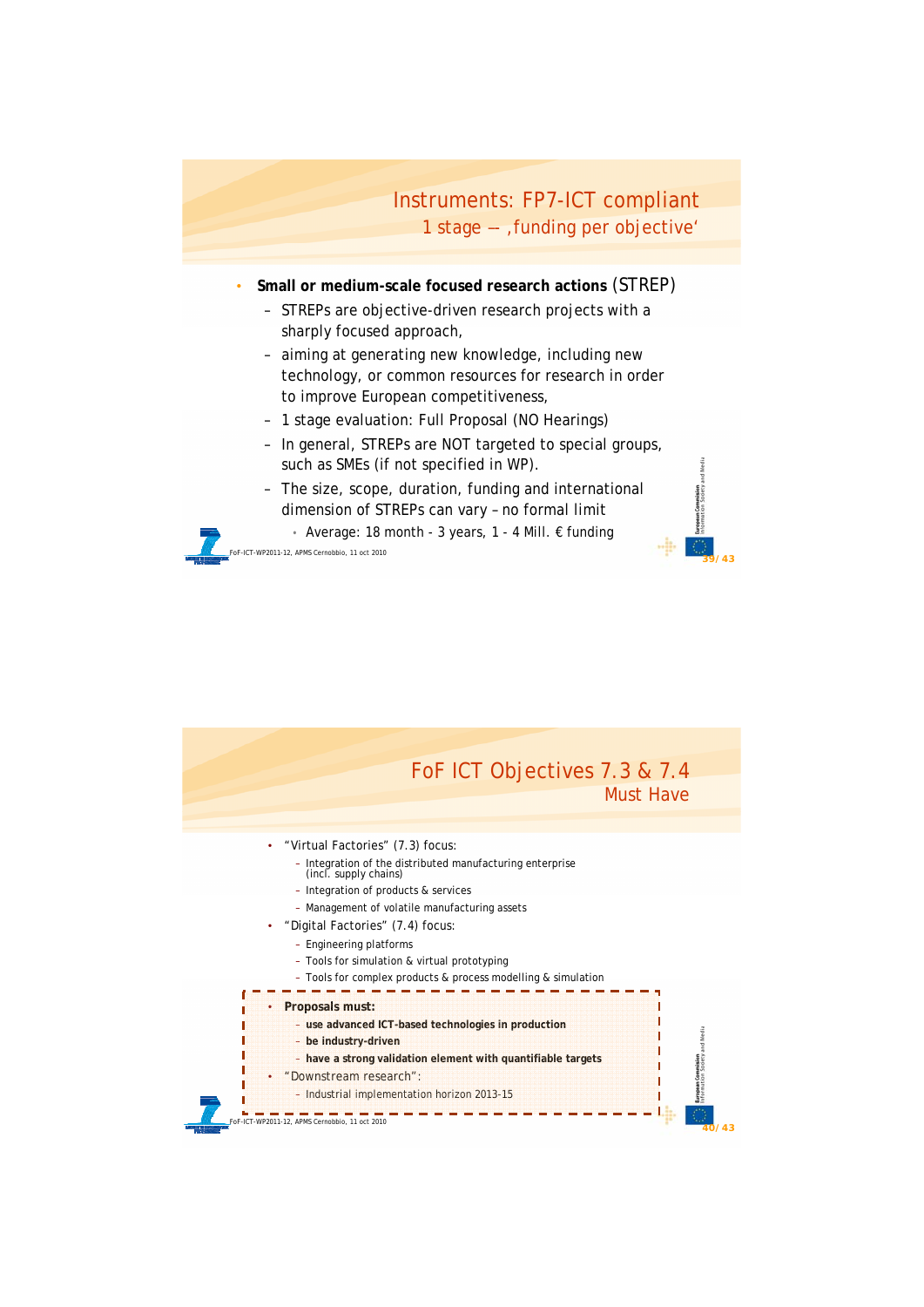